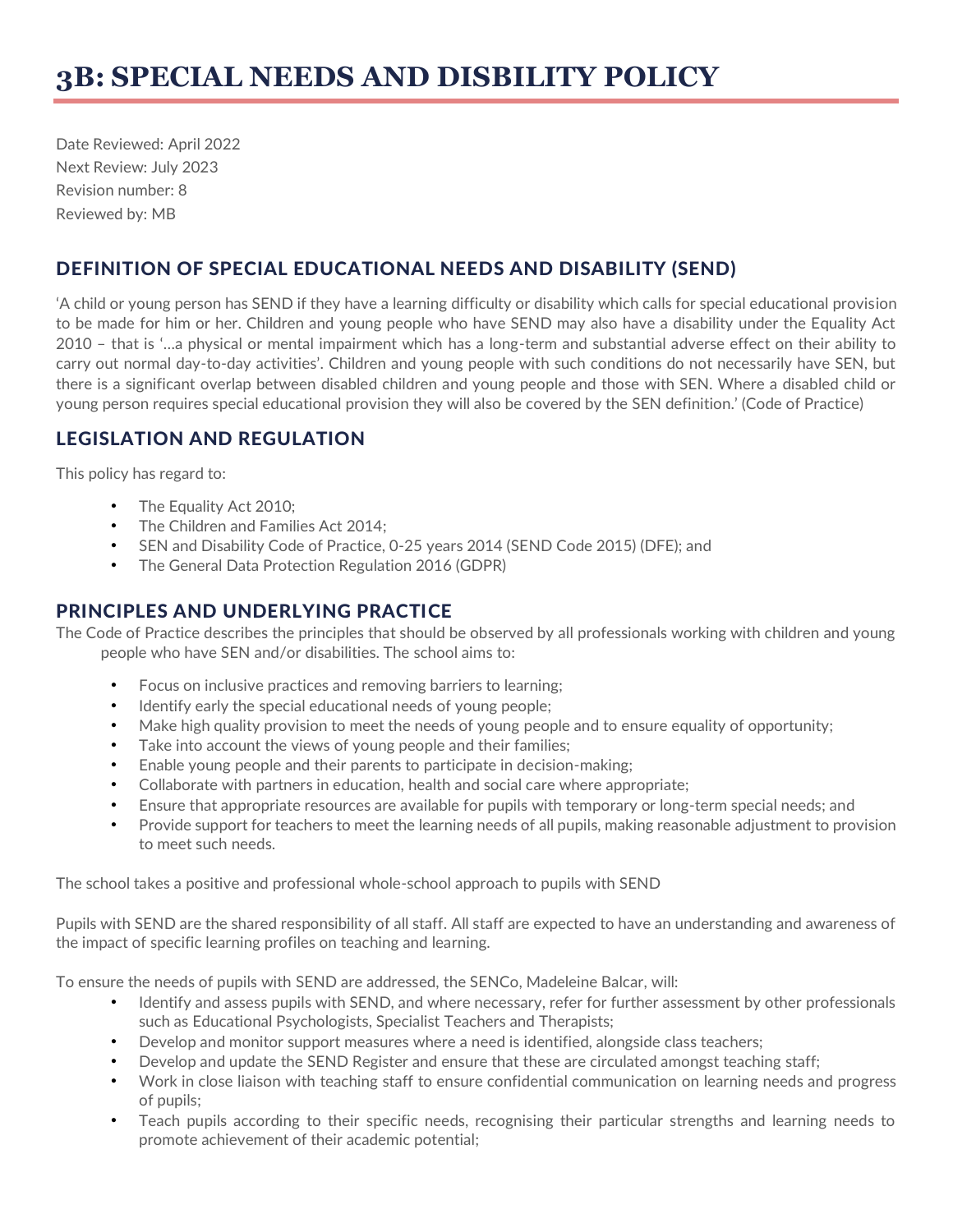- Communicate effectively with parents/guardians on the learning needs of pupils and provide a Learning Plan for those pupils on the Learning Support Register and ensure that these are circulated to the staff of specific pupils; and
- Collate evidence to support applications for additional funding and access arrangements in examinations.

## IDENTIFYING SPECIAL NEEDS

Early identification of pupils' needs is the key to unlocking the potential of pupils who may have special educational needs. We adopt a graduated approach to ensure that pupils who do not develop age-appropriate knowledge and skills, or who fall behind their peers, are identified as early as possible.

In attempts to understand the learning needs of pupils, we apply the four broad categories of need as set out in the SEN and Disability Code of Practice:

| <b>Communication and</b>                                     | <b>Cognition and learning</b>                                                                                                                                                                                                                                                                                                                                                                              | Social, emotional and                                                                                                                                                                                                                                                                                                                       | Sensory and/or physical                                                                                                                                                                                                   |
|--------------------------------------------------------------|------------------------------------------------------------------------------------------------------------------------------------------------------------------------------------------------------------------------------------------------------------------------------------------------------------------------------------------------------------------------------------------------------------|---------------------------------------------------------------------------------------------------------------------------------------------------------------------------------------------------------------------------------------------------------------------------------------------------------------------------------------------|---------------------------------------------------------------------------------------------------------------------------------------------------------------------------------------------------------------------------|
| interaction needs                                            | needs                                                                                                                                                                                                                                                                                                                                                                                                      | mental health needs                                                                                                                                                                                                                                                                                                                         | needs                                                                                                                                                                                                                     |
| difficulty with speech,<br>language<br>and<br>communication. | Students who experience Students who learn at a<br>slower pace than their<br>peers, or who<br>have<br>difficulties acquiring skills<br>in a specific area such as<br>literacy. This includes<br>students with moderate<br>learning difficulties and<br>learning<br>severe<br>difficulties,<br>requiring<br>support in all areas of the<br>curriculum<br>and<br>participation in school life<br>in general. | Students' needs may be<br>manifested in different<br>ways, such as becoming<br>withdrawn or displaying<br>behaviour.<br>challenging<br>These may<br>include being disruptive<br>or self-harming. Students<br>have<br>difficulty<br>who<br>paying<br>attention,<br>or<br>forming attachments with<br>adults also fall into this<br>category. | Students<br>who<br>require<br>educational<br>special<br>provision because they<br>have a disability<br>that<br>them<br>from<br>prevents<br>accessing the educational<br>facilities<br>that<br>are<br>generally available. |

## EARLY YEARS

This policy applies to all children in the early years. The person with responsibility for SEND in the early years is Madeleine Balcar (SENCo).

## CATEGORISATION OF STUDENTS

We use a simple categorisation of students which helps provide a consistent and understood language:

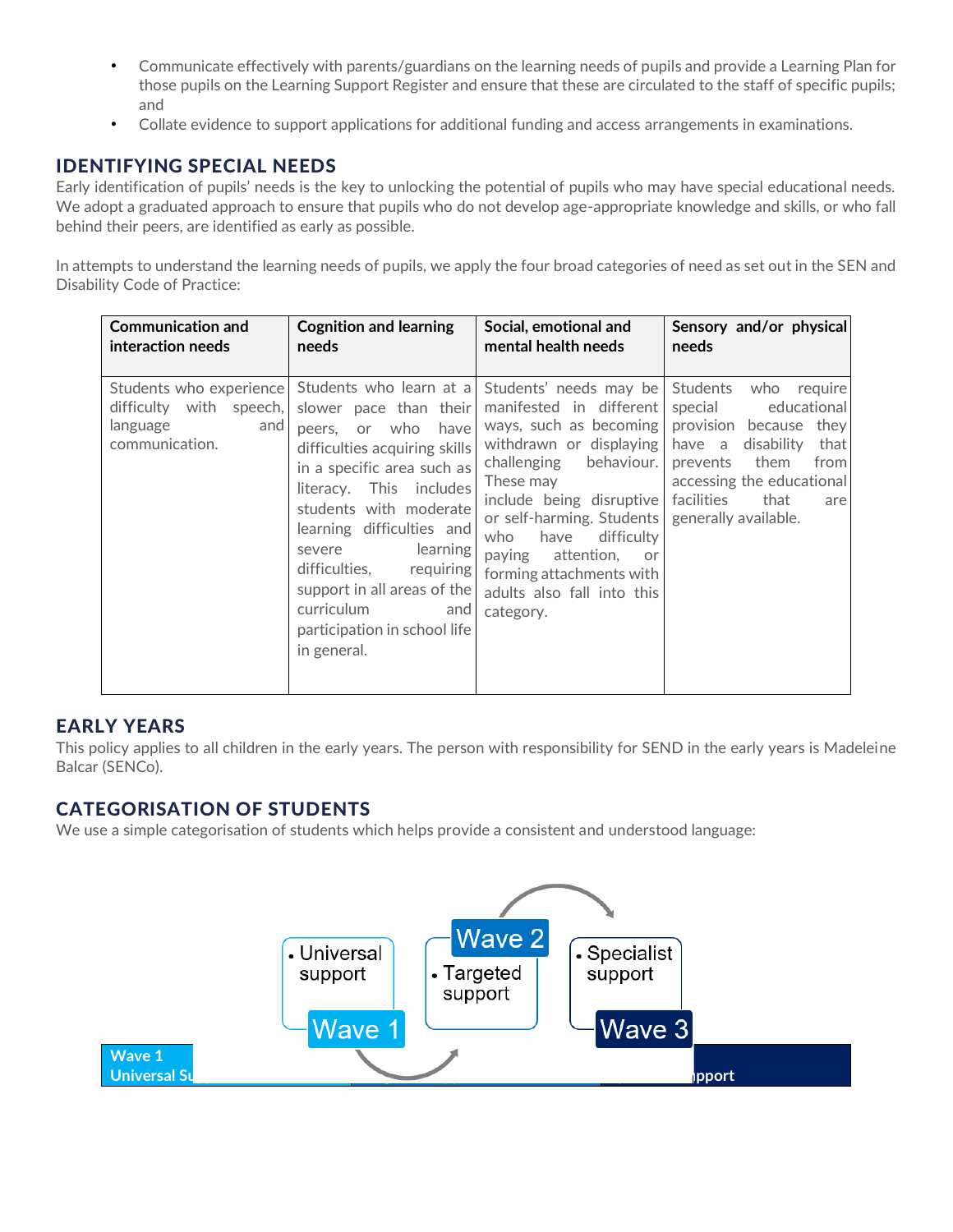| It is our firm belief that pupils'<br>needs are best met in the<br>classroom and that, therefore,<br>every teacher is responsible and<br>accountable for the progress and<br>development of all pupils they<br>teach, including those with SEND.<br>At this universal level, we train<br>teachers to deliver quality first<br>teaching, differentiated<br>for<br>individual pupils. We review the<br>progress of all pupils at least three<br>times per year and make rapid<br>adjustments to support strategies<br>and, where necessary, teachers'<br>understanding of the needs of<br>individual pupils they teach. In<br>addition, we talk to students and<br>their parents to gain as full an<br>understanding of their learning<br>needs as possible. | We provide targeted support<br>when we consider it appropriate<br>to make additional short term<br>special educational provision to<br>remove or reduce any obstacle to<br>a pupil's learning, or to help them<br>catch up when termly data analysis<br>shows they have fallen behind<br>their peers. Such specific, targeted<br>one to one or small group<br>interventions may be run outside<br>the classroom, and limited to a<br>number of weeks to minimise<br>disruption<br>the<br>to<br>regular<br>curriculum. | We provide specialist support<br>when we consider it necessary to<br>seek specialist advice and/or<br>regular long-term support from a<br>specialist professional outside the<br>school in order to plan for the best<br>possible learning outcomes for<br>those pupils who fail to make<br>progress in spite of high-quality<br>teaching<br>and<br>targeted<br>intervention.<br>This may include assessment<br>and/or support from:<br>an Educational Psychologist, an<br>Assistant<br>Educational<br>Psychologist,<br>a Speech<br>and<br>Language Therapist,<br>Specialist<br>Dyslexia<br>Teacher,<br>Advisory<br>Specialist Sensory<br>Teachers (for students<br>with<br>hearing or visual impairments); an<br>Occupational<br>Therapist;<br>a<br>Physiotherapist; a Therapeutic<br>Learning Mentor; an Arts<br>Psychotherapist;<br>a<br>Psychotherapist or a Counsellor.<br>This is not an exhaustive list. * |
|------------------------------------------------------------------------------------------------------------------------------------------------------------------------------------------------------------------------------------------------------------------------------------------------------------------------------------------------------------------------------------------------------------------------------------------------------------------------------------------------------------------------------------------------------------------------------------------------------------------------------------------------------------------------------------------------------------------------------------------------------------|-----------------------------------------------------------------------------------------------------------------------------------------------------------------------------------------------------------------------------------------------------------------------------------------------------------------------------------------------------------------------------------------------------------------------------------------------------------------------------------------------------------------------|-------------------------------------------------------------------------------------------------------------------------------------------------------------------------------------------------------------------------------------------------------------------------------------------------------------------------------------------------------------------------------------------------------------------------------------------------------------------------------------------------------------------------------------------------------------------------------------------------------------------------------------------------------------------------------------------------------------------------------------------------------------------------------------------------------------------------------------------------------------------------------------------------------------------|

## A GRADUATED APPROACH

The school's approach to identifying and supporting SEN is informed by the SEN Code of Practice 2015, which recommends a graduated response to pupils who may be underachieving, based on a continuous process of assessment, planning and review. The school will make reasonable adjustments to remove barriers to learning or to increase access to all aspects of school life, including academic and extra-curricular activities.

The first response to existing SEN or possible SEN is Quality First teaching in subject lessons, using differentiated teaching strategies to target specific difficulties. Teachers use data that has been collected by the school and any available information regarding existing SEN to gain a full understanding of progress and individual needs. Sources of information might include:

- Standardised tests (e.g., GL Assessment, NFER, CAT4, PTE, PTM);
- Educational Psychologist (EP) or Specialist Teacher reports;
- Information from previous schools for new pupils;
- Discussions with parents;
- Observations in lessons;
- In-class assessments; and
- Discussions with Learning Support Team.

Subject teachers will implement strategies in response to the picture of need and then review outcomes within a reasonable time frame. Where pupils have not made progress despite this approach the cycle will begin again but may incorporate further specific interventions such as:

- Additional assessment by the SENCo;
- Targeted one-to-one or small group lessons with the SENCo to help with literacy, comprehension, study skills, writing skills, or revision techniques;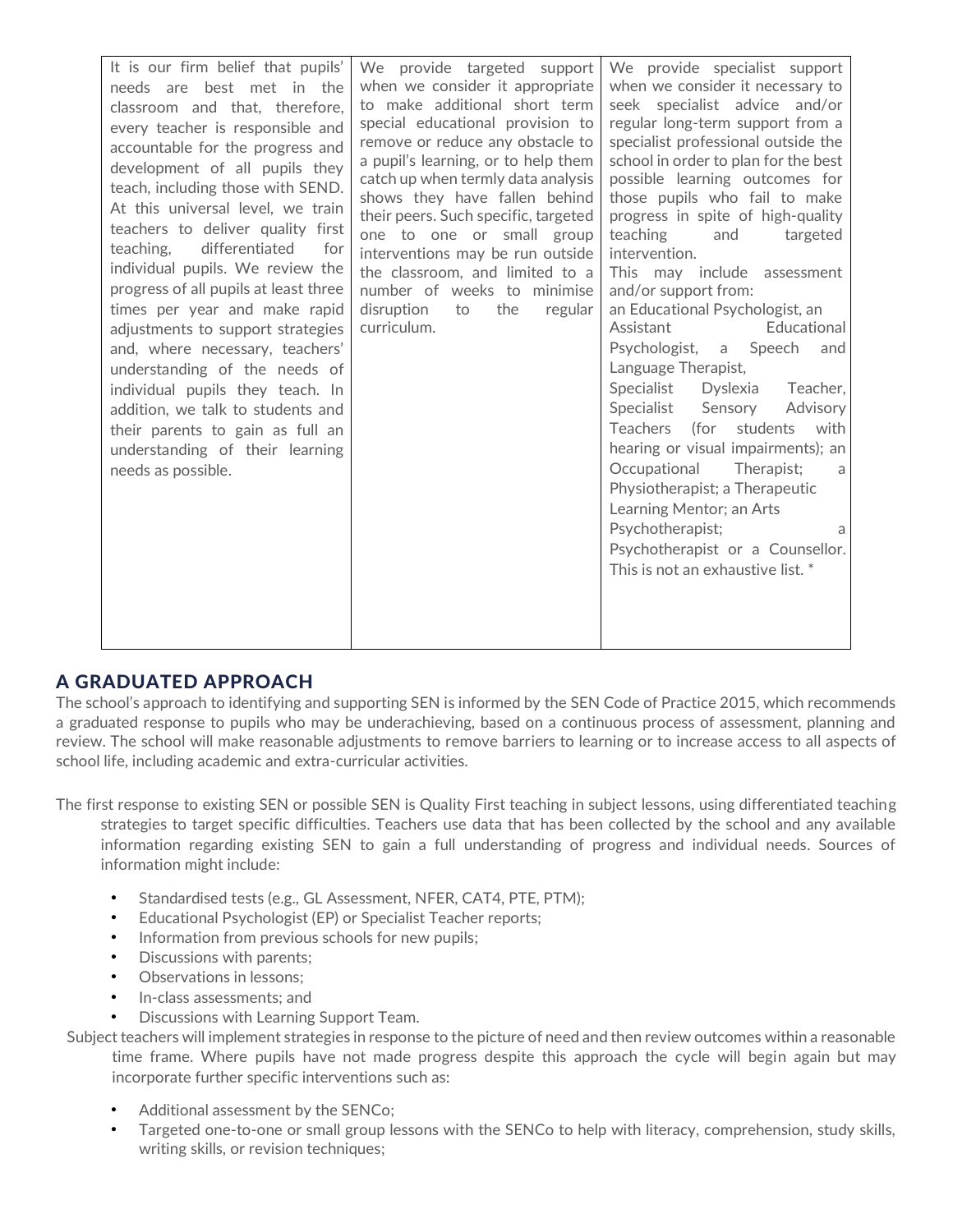- Mentoring sessions; and
- The SENCo may observe lessons and offer advice regarding additional strategies in subject lessons.

Once again, the pupil's progress will be reviewed following these specific interventions and if the desired progress has not been made, the level of support may increase to include liaison with outside agencies such as:

- Education or Clinical Psychologist, or Psychiatric Assessment;
- Full Specialist Teacher assessment;
- CAMHS involvement;
- EHCP request; and/or
- GP review.

Using all the information gathered at this stage, the process of applying new strategies and reviewing progress will continue.

## RESPONSIBILTIES FOR SEN

The SEND Code of Practice makes explicit that, 'Teachers are responsible and accountable for the progress and development of the pupils in their class, including where pupils access support from teaching assistants or specialist staff'. All subject staff are required to be aware of a pupil's specific needs and be prepared to differentiate work appropriately with particular regard to the advice included in the Personalised Learning Plan. The SENCo works closely with pupils and parents when reviewing targets and assessing effectiveness of strategies/interventions. In cases where there is a complex need (including pupils who have an Education Health and Care Plan), reviews may need to include outside agencies/specialists.

## MANAGING LEARNING FOR PUPILS ON THE SEND REGISTER

Provision for pupils on the SEND Register is continuously reviewed and evaluated through everyday practice such as reflection on planning and lessons, marking, informal discussion with TAs and specialists as well as with parents. The ISAMs management system is used as the central database for information on SEND children. All teaching staff have access to this confidential database, and SEND information is maintained by the SENCo.

Effective capturing and planning for pupil needs is carried out through the Assess, Plan, Do, Review approach. We endeavour to meet pupils' needs within the classroom through careful planning, differentiation and quality-first teaching.

When a teacher feels that the pupil's needs are not being met, the class teacher initiates a discussion with the SENCo. Parents will be consulted by the class teacher regarding this referral and the reasons for it. The SENCo will observe the pupil in lessons, compile further feedback from their class teachers, parents and the pupil themselves. The SENCo will recommend further strategies to support the child within the classroom.

If it is decided that further action is needed (i.e., If a child is significantly behind age expectations), screening assessments may be carried out by the SENCo. The relevant screening tools will be chosen regarding the areas of concern raised for the individual pupil. Results of screening assessments are discussed with parents/ carers and recommendations will be made. Pupils who have been assessed as having SEN will be added to our SEN register and a Personalised Learning Plan/ School Support Plan will be created.

Termly Pupil Progress Review Meetings are held with class teachers, phase leaders, the Head of Teaching and Learning and the SENCo to discuss and review the progress of (and provisions for) all children, including those on the SEND register.

Regular meetings (at least termly, but more often if required) are held with parents to discuss their children's progress and evaluate the impact of the support provided.

# EHC PLANS

Where a child has an Education Health and Care Plan (EHCP) it will be reviewed annually, working in conjunction with the local authority. Schools must also make sure that particulars of educational and welfare provision for pupils with EHC plans is made available to parents, parents of prospective pupils and, on request, to the Chief Inspector, Secretary of State or independent inspectorate.

## RECORDING SEND

We are required by law to keep a record of those pupils who have been identified as having SEND, and the provision we make for such pupils. For each pupil with SEND, the SENCo will record on the school data management system their broad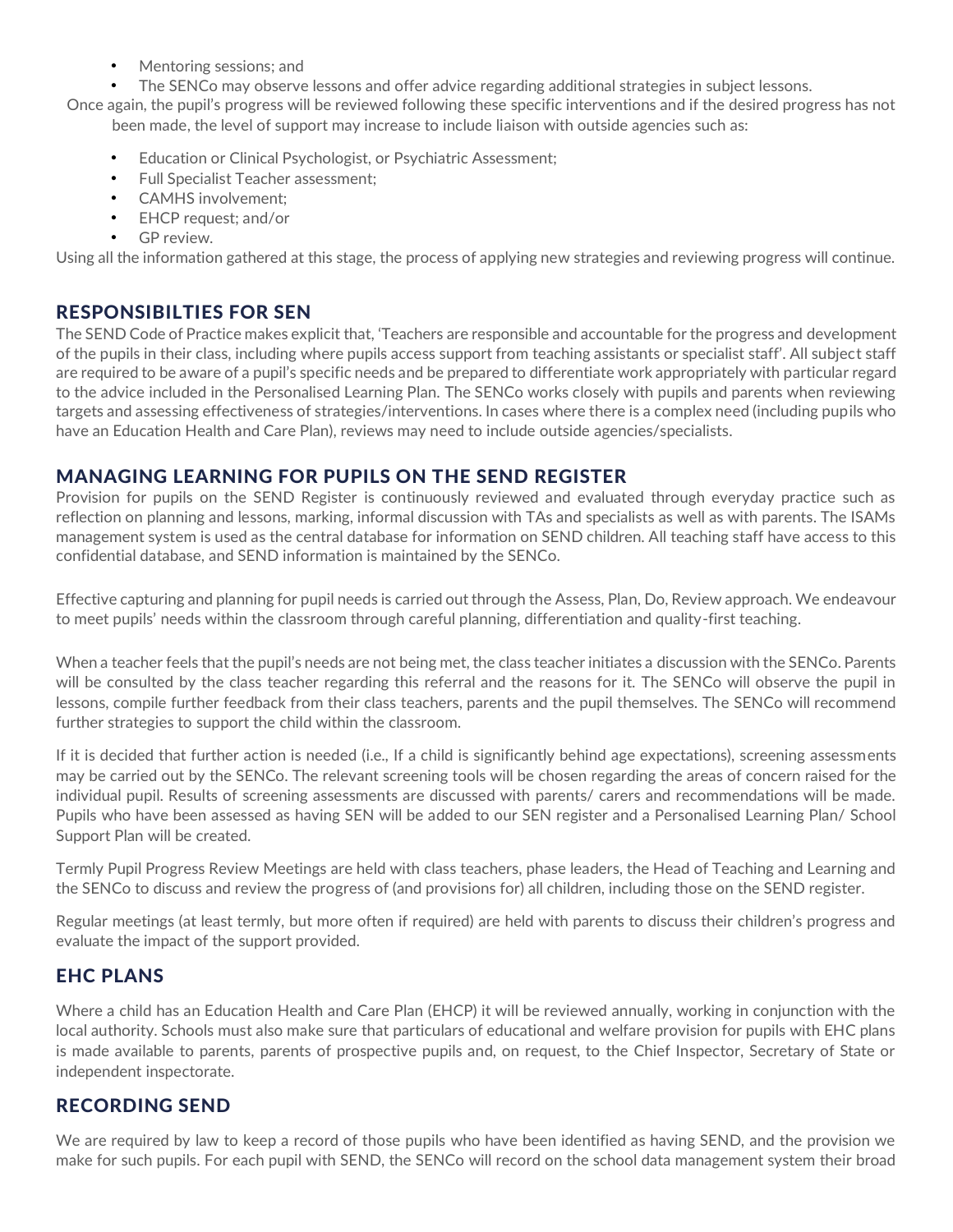area/s of need as listed above, as well as a description of any specific areas of need. This will make up the school SEND register. Where a pupil no longer requires the additional provision or support, the entry will be deleted from the SEND register.

# EXTERNAL AGENCIES

We always work proactively and collaboratively with external agencies.

# EXAM CONCESSIONS

Exam boards set out the regulations that all schools are required to follow when considering exam concessions. Schools are required to make 'reasonable adjustments' while ensuring that no pupil is given an 'unfair advantage'. The SENCo will assess needs and update the evidence.

# USE OF LAPTOPS AND WORD PROCESSING

If a report by an Educational Psychologist or other professional, such as an Occupational Therapist, recommends the use of a laptop in class, pupils should aim to type faster than they write and touch-typing classes are suggested to support this. If the laptop is part of a normal way of working in lessons, then it may be used in examinations.

## EXTRA TIME

In order to qualify for extra time in an examination, the school will adhere to exam board regulations. Alongside specific assessment test outcomes stipulated by exam boards, it is usual practice to demonstrate that the use of additional time is part of a normal way of working in school.

## **TRANSITION**

Transition can be challenging for many children, but in particular for those pupils with SEND. The following key principles are adhered to in order to support successful transitions for children with SEND. Transition arrangements are made for pupils needing significant support with SEND matters in collaboration with the family, the receiving school and any outside agencies involved:

- An exchange of effective and meaningful documentation in order to understand prior learning need.
- The SENCo will contact the previous school.

Where children with SEND leave the school, the SENCo will work cooperatively with the receiving school to provide information about the pupil.

# MANAGEMENT AND ROLES

All schools have duties under the Equality Act 2010, not only to ensure that 'reasonable adjustments' are made for pupils already attending the school, but also to consider what might be needed to ensure that any future pupils with a disability are not disadvantaged. The Senior Leadership Team, led by the Head, should regularly review how expertise and resources used to address SEND can be used to build the quality of whole-school provision as part of their approach to school improvement. The SENCo for the school is Madeleine Balcar. To ensure best practice, the SENCo is an experienced, qualified teacher with relevant specialist qualifications (National Award for SEN Coordination).

#### **Class and subject teachers**

• Responsible for the progress of pupils with SEND.

### **The SENCo**

- The SENCo has day-to-day responsibility for the operation of the SEND Policy and coordinating provision made for students with SEND.
- The SENCo provides professional guidance to colleagues with the aim of securing high quality teaching for students with SEND, and works closely with students, parents and other professionals to ensure students with SEND receive appropriate support.
- The SENCo plays an important role with the Head and proprietor in determining the strategic development of the SEND Policy and provision within the school in order to raise the achievements of students with SEND.